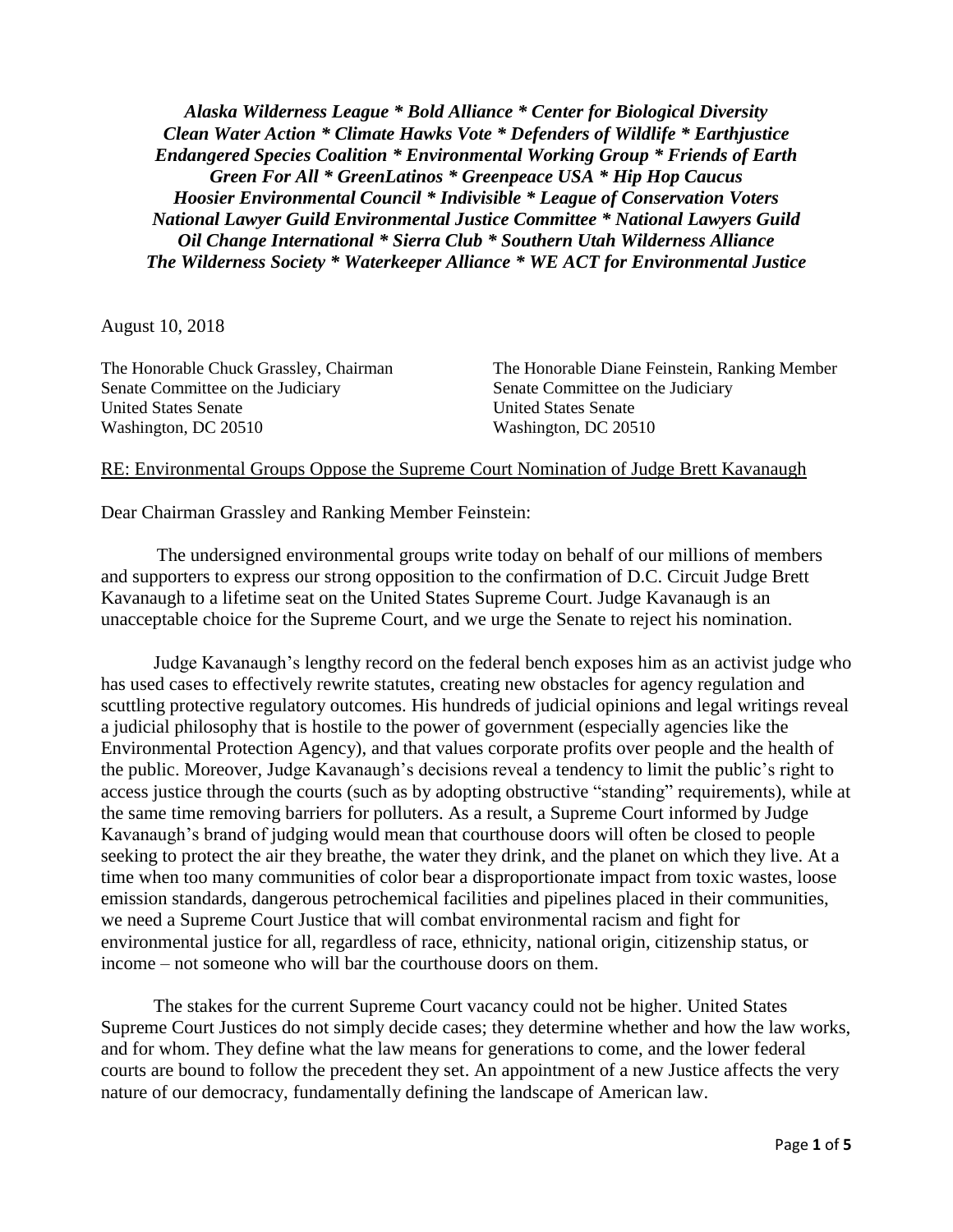Who serves as a Supreme Court Justice is among the most profoundly important choices we make as a nation, and one of the most solemn duties that our constitution entrusts to the U.S. Senate. In carrying out that duty, is it incumbent on the Senate to carefully, and thoroughly, scrutinize every nominee, to thoughtfully consider every aspect of his or her judicial record and legal philosophy, and to ensure a robust, fully informed, and transparent confirmation process. The integrity of our system of laws depends on vetting that is both open and honest. In this regard, we urge the Senate to demand all pertinent records from Judge Kavanaugh's years as a political lawyer in the George W. Bush White House (as provided under the Presidential Records Act), and fully consider these materials before proceeding with confirmation hearings. In the end, a nominee to the Supreme Court should be rejected unless he or she is willing to uphold the values, protect the rights, and serve in the interests of the American people – not just corporations, the wealthy, and the political elites.

#### **I. Judge Kavanaugh's Environmental Record Results in Dirtier Air and Water**

In key cases, Judge Kavanaugh has backed the right of corporations to pollute the air and water over the public's right to breathe clean air, drink clean water, and live in safe communities.

As shown in dissents written by Judge Kavanaugh in *White Stallion<sup>1</sup>* and *Mingo Logan, 2* he reads burdensome obligations into the Clean Air Act and the Clean Water Act that the statutes do not include in their text. For example, in *White Stallion,* he argued that the EPA could not even consider limiting toxic mercury pollution from power plants without first evaluating the cost to the power companies. And in *Mingo Logan*, he argued that before vetoing a permit that would have allowed coal companies to dump toxic mining wastes into public waterways, EPA should have considered the cost to coal companies. In both of these cases, he invented the requirement to consider costs to industry where Congress did not include that requirement, while at the same time seeking to force the EPA to ignore important real-world benefits – all in order to stack the deck in favor of the outcomes desired by corporate polluters. This tendency to read into a statute the requirement to consider costs to the corporate elites – while ignoring benefits to the environment, and improvements in the health of children, families, and the American public – not only usurps Congressional authority; it puts our health and well-being at risk.

Several of Judge Kavanaugh's decisions would significantly reduce agency power to protect public health, by recrafting statutes to eliminate authority that Congress has given agencies. For example, his narrow interpretation of the Clean Air Act expressed in *EME Homer City<sup>3</sup>* (an interpretation later overturned by the Supreme Court) would have severely constrained EPA's ability to protect the people in downwind states from pollution emanating from upwind sources. His interpretation in the *Mexichem<sup>4</sup>* case prevented the EPA from requiring replacement of a harmful chemical substitute for chlorofluorocarbons. His narrow reading of the phrase "air pollutant" in Coalition for Responsible Regulation<sup>5</sup> could undermine the regulation of greenhouse gases under the Clean Air Act.

 $\overline{a}$ 

<sup>1</sup> *White Stallion Energy Center v. EPA*, 748 F. 3d 1222, 1258-73 (D.C. Cir. 2014)**.**

<sup>2</sup> *Mingo Logan Coal Co. v. EPA*, 829 F.3d 710 (D.C. Cir. 2016).

<sup>3</sup> *EME Homer City Generation L.P. v EPA*, 696 F. 3d 7 (D.C. Cir 2012).

<sup>4</sup> *Mexichem Fluor, Inc. v. EPA*, 866 F.3d 451 (D.C. Cir. 2017).

<sup>5</sup> *Coal. for Responsible Regulation Inc. v. EPA*, 2012 U.S. App. LEXIS 25997 (D.C. Cir. Dec. 20, 2012).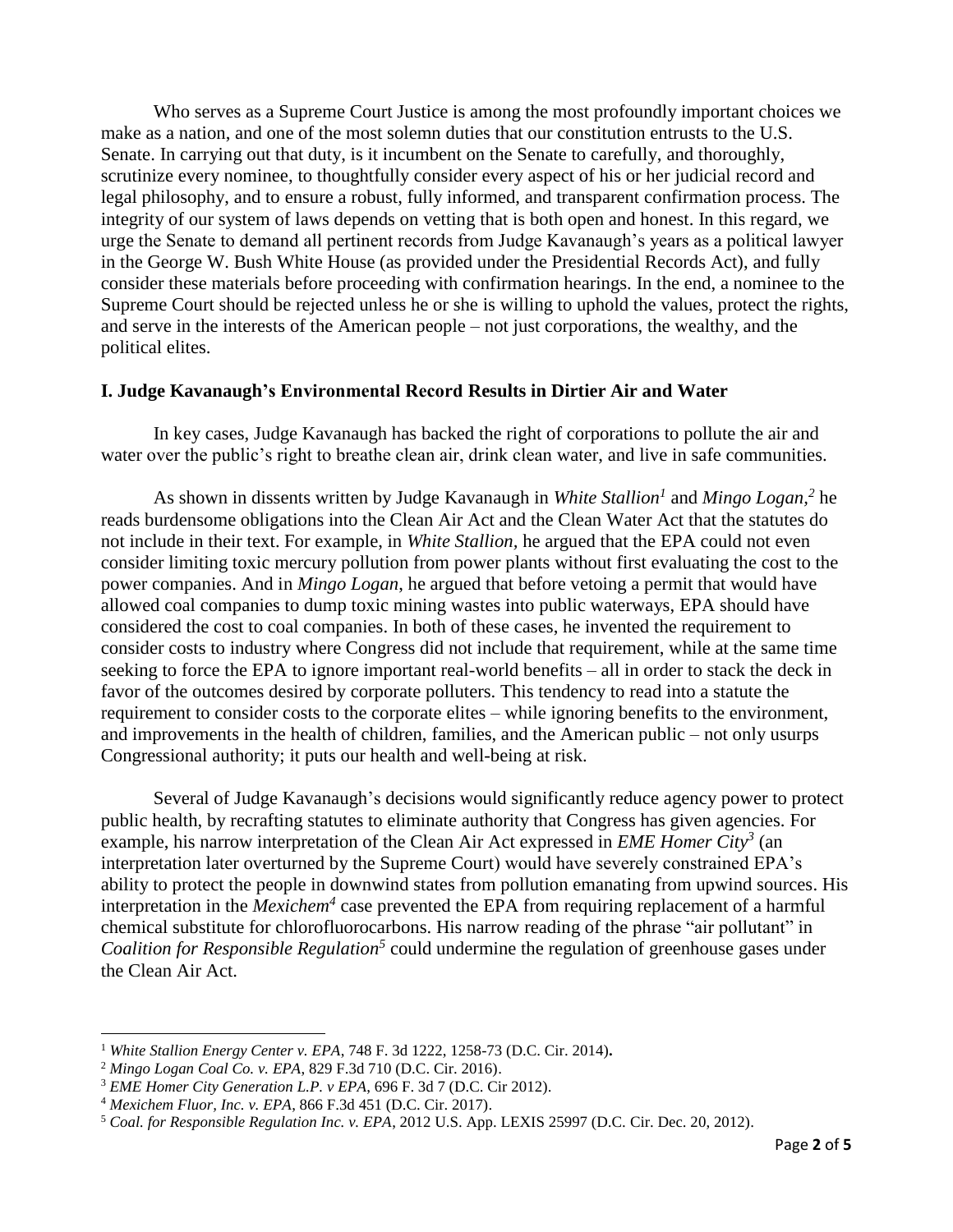His judicial writings also reveal his anti-regulatory approach to evaluating whether an agency action is appropriate under the relevant statute. In cases that raise questions about whether an agency has acted within the scope of its regulatory authority, Judge Kavanaugh favors a deeply subjective "common sense" test – where the statute means whatever he thinks makes sense. Rather than requiring an agency to fully divulge and explain its interpretation of a law that Congress has entrusted it with administering, requiring notice and opportunity for public comment on such interpretation, and then giving special consideration to the agency's conclusions, Kavanaugh would have judges simply impose their own, "common sense," ad-hoc "best reading of the statute."<sup>6</sup> When Judge Kavanaugh has utilized this approach, his "best reading" has been in service of his inclinations toward limited federal authority to regulate, not in the best interest of achieving Congress' protective aims under the relevant statutory program. For example, in his dissent in *US Telecom Ass'n v FCC*,<sup>7</sup> Judge Kavanaugh outlined a novel "major questions" doctrine that he would have used to reject the FCC's rational interpretation of legislative language and thereby undermine its "net neutrality" rules that are intended to protect consumers. As a Supreme Court Justice, we could expect more of the same, and such an ad-hoc approach to statutory interpretation could ultimately increase regulatory uncertainty and create a perverse incentive for agencies to under-regulate in the first instance.

## **II. Judge Kavanaugh Politicizes Agency Decision-Making Processes**

Judge Kavanaugh's record demonstrates a belief that federal agencies should be more inherently political, which would compromise both the integrity and continuity of their decisionmaking. He has argued that all federal agencies should operate directly under the political thumb of the President, and should function merely as political extensions of executive branch policymaking. He believes that any degree of separation from direct presidential control is unconstitutional.

In *Free Enter. Fund*,<sup>8</sup> Judge Kavanaugh's dissent argued that the establishment of the Public Company Accounting Oversight Board, an independent agency, violated separation of powers principles because the board's members are insulated from "at will" presidential removal. Application of this legal principle would make all agencies more political, would increase regulatory uncertainty, would undermine policy continuity, and would destabilize decision-making related to important issues of safety, economic stability, consumer protection, public health, and the environment. Part and parcel to this extreme view of separation of powers, Judge Kavanaugh believes that sitting Presidents are all but immune from the legal consequence of their actions while they are in office – effectively rendering them constitutionally above the law.

# **III. Judge Kavanaugh's Corporate-serving Double Standard Blocks Access to Courts**

One of the most troubling judicial philosophies revealed by Judge Kavanaugh's decisions is his limited view of the rights of ordinary people and public interest groups to access our court system, and his contrastingly permissive view of corporations' right to do so. Critical public health

 $\overline{a}$ 

<sup>6</sup> *Keynote Address: Two Challenges for the Judge as Umpire: Statutory Ambiguity and Constitutional Exceptions*, 92 Notre Dame L. Rev. 1907, 1912 (2017).

<sup>7</sup> *US Telecom Ass'n v. FCC*, 855 F.3d 381 (D.C. Cir. 2017).

<sup>8</sup> *Free Enter. Fund v. Pub. Co. Accounting Oversight Bd*., 537 F. 3d 667 (D.C. Cir. 2008); see also *PHH Corp v. Consumer Fin. Prot. Bureau,* 839 F.3d 1 (D.C. Cir. 2017).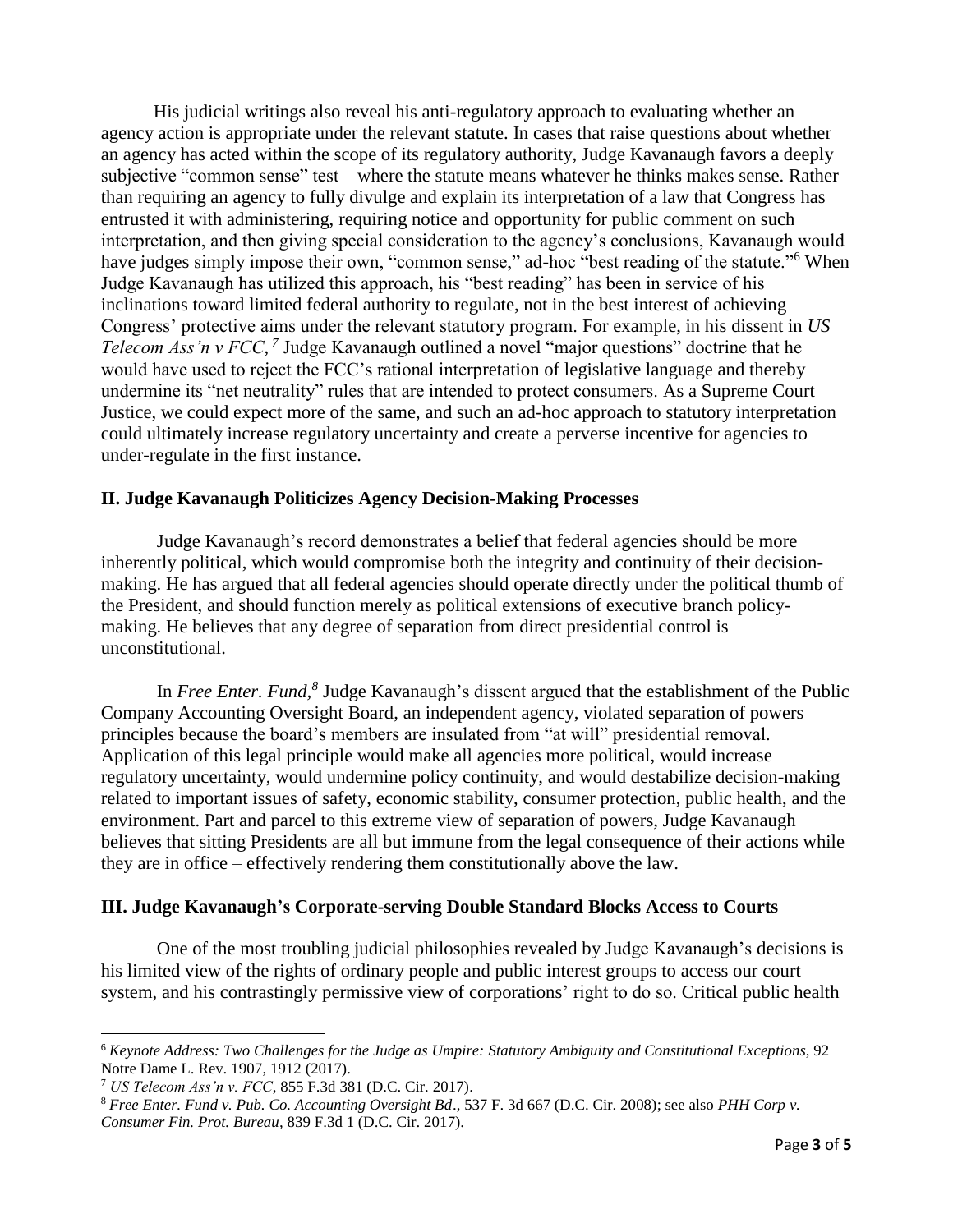and environmental laws would have little power and meaning in practice if the public cannot get into court to enforce them.

For example, in *Grocery Mfrs. Ass'n v. EPA<sup>9</sup>* Judge Kavanaugh argued in dissent for giving processed-food manufactures standing to challenge EPA's approval of certain ethanol-containing gasoline blends based solely on the mere chance of increased corn prices, even without quantification of the speculative economic injury. Conversely, in *Public Citizen, Inc. v. National Highway Traffic Safety Admin, <sup>10</sup>* Judge Kavanaugh ruled against the public interest group and its members' right to be in court to challenge the adequacy of vehicle tire-safety standards on behalf of highway drivers. He did so because Public Citizen did not demonstrate "with certainty" that its members would suffer some particularized and currently identifiable harm other than an increased risk from more severe accidents.

Judge Kavanaugh has a troubling pattern of siding with corporations, the wealthy, and the powerful while erecting barriers for those defending the health, safety, and well-being of the American people. It is essential that whoever occupies a seat on the Supreme Court upholds the right of access to the courts for all, and honors the constitutional obligation to provide an impartial check on the power of Congress and the President.

## **Conclusion**

Judge Kavanaugh's approach to the law threatens key elements of environmental and public health protections, and makes it harder for people to hold the government and big corporate polluters accountable. His confirmation to the United States Supreme Court would create a deeply conservative majority that would tip the scales of justice and the law further away from the people's rights and more towards corporate control of our democracy. We strongly oppose Judge Kavanaugh as a nominee and assert that careful scrutiny of his record reveals a predisposition to subordinate the rights of people to the interests of corporate profit making. These qualities in a Supreme Court Justice would threaten the health and well-being of children, families, workers, and communities, and undermine efforts to protect the ecosystems, natural resources, and global climate systems upon which we all rely. Accordingly, we strongly urge you to reject his nomination and vote against his confirmation.

Sincerely,

Alaska Wilderness League Bold Alliance Center for Biological Diversity Clean Water Action Climate Hawks Vote Defenders of Wildlife

 $\overline{a}$ <sup>9</sup> *Grocery Mfrs. Ass'n v. EPA*, 693 F.3d 169 (2012).

<sup>10</sup> *Public Citizen, Inc. v. National Highway Traffic Safety Admin*., 489 F. 3d 1279 (D.C. Cir. 2008).